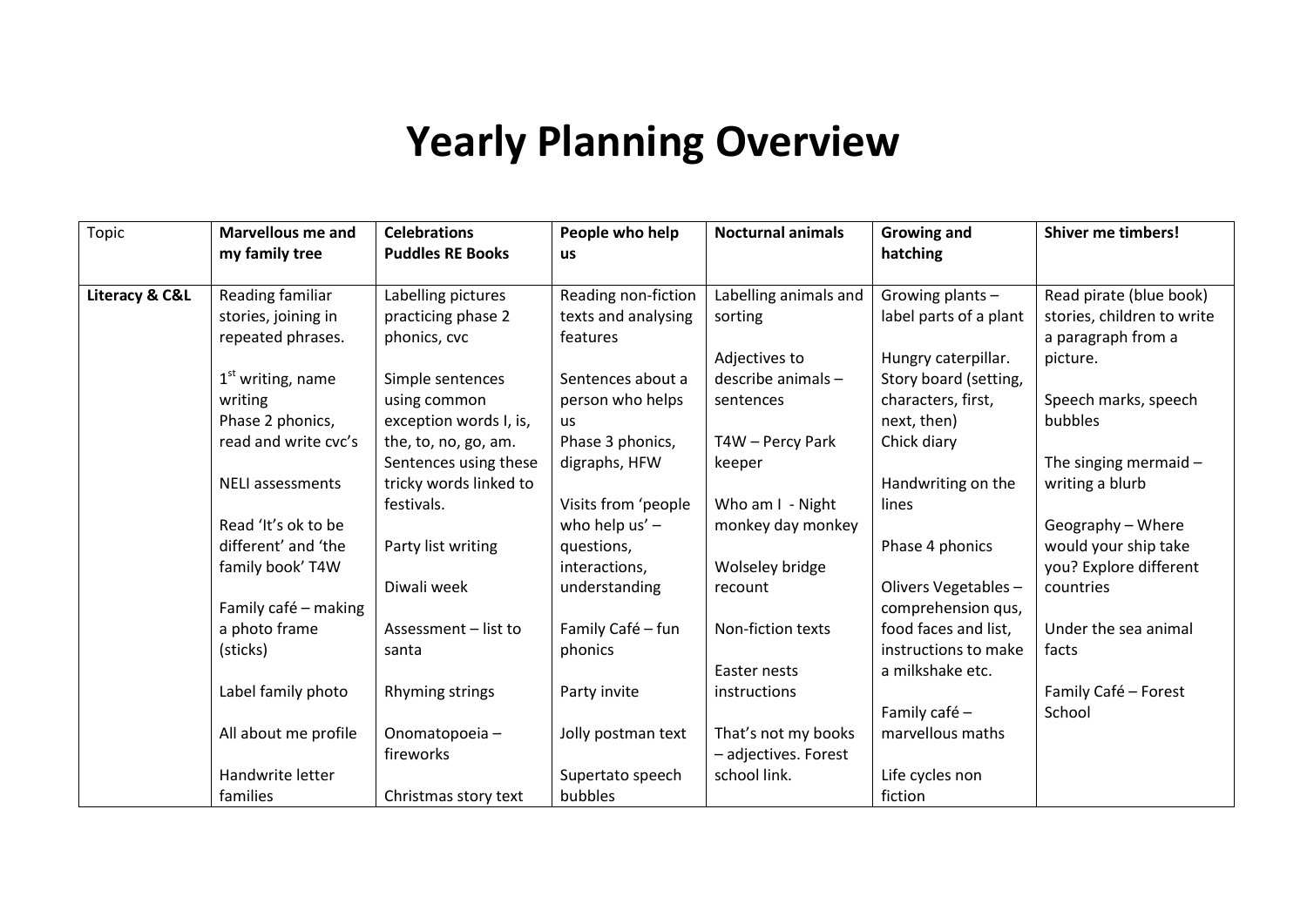| <b>Maths</b>   | Whiterose maths:<br>numbers 1-5<br>$\bullet$<br>then 10<br>sorting<br>$\bullet$<br>objects<br>compare<br>$\bullet$<br>quantities<br>height,<br>$\bullet$<br>length | Whiterose maths:<br>1 more/less<br>Time (my day)<br>Subitise<br>numbers to 5 | Whiterose maths:<br>Addition to<br>10<br>Count and<br>recognise<br>$6 - 10$<br>Compare<br>groups to<br>10<br>Teen<br>$\bullet$<br>numbers<br>Number<br>bonds to 5<br>rapid recall | Whiterose maths:<br>2D shape<br>$\bullet$<br>3D shape<br>Spatial<br>awareness<br>Subtraction<br>Word<br>$\bullet$<br>problems | Whiterose maths:<br>Doubling<br>Halving<br>Odds and<br>evens<br>Revise<br>$\bullet$<br>addition and<br>subtraction | Whiterose maths:<br>Capacity<br>$\bullet$<br>Patterns<br>$\bullet$<br>Money<br>$\bullet$<br>Weight<br>$\bullet$<br>Revise numbers<br>to 20 |
|----------------|--------------------------------------------------------------------------------------------------------------------------------------------------------------------|------------------------------------------------------------------------------|-----------------------------------------------------------------------------------------------------------------------------------------------------------------------------------|-------------------------------------------------------------------------------------------------------------------------------|--------------------------------------------------------------------------------------------------------------------|--------------------------------------------------------------------------------------------------------------------------------------------|
| Understanding  | Classroom                                                                                                                                                          | Classroom computers,                                                         | ICT room, 2-simple                                                                                                                                                                | Computer room -                                                                                                               | Ipads - Education                                                                                                  | Bee-bots programming,                                                                                                                      |
| the world      | computers,                                                                                                                                                         | Ipads, cameras                                                               | paint, phonics play,                                                                                                                                                              | Writing on word                                                                                                               | city introduction,                                                                                                 | videos, camera.                                                                                                                            |
|                | technology around                                                                                                                                                  | Geography $-$                                                                | topmarks                                                                                                                                                                          | Bee-bots                                                                                                                      | oxford owl                                                                                                         | Geography - explore the                                                                                                                    |
| Forest school- | the house and school                                                                                                                                               | Walk to the post box                                                         | Geography $-$                                                                                                                                                                     | programming.                                                                                                                  | Geography - explore                                                                                                | similarities and                                                                                                                           |
| Alfresco       | Geography - Where                                                                                                                                                  | santa letters.                                                               | Look at aerial                                                                                                                                                                    | Geography $-$                                                                                                                 | different habitats                                                                                                 | differences between life                                                                                                                   |
| learning pack  | do we live? Where                                                                                                                                                  | Find the UK on a map                                                         | photographs of our                                                                                                                                                                | Look again at simple                                                                                                          | around our school                                                                                                  | in this country and in                                                                                                                     |
|                | are we from (map)?                                                                                                                                                 | and find the North                                                           | school and Stone.                                                                                                                                                                 | directional and                                                                                                               | grounds. Where                                                                                                     | other countries (where                                                                                                                     |
| Ongoing -      | How do we get to                                                                                                                                                   | pole (hot and cold                                                           | Community map of                                                                                                                                                                  | locational language                                                                                                           | might we find                                                                                                      | will our pirate ship take                                                                                                                  |
| seasons        | school? (using simple                                                                                                                                              | areas of the world)                                                          | stone, looking at                                                                                                                                                                 | (e.g. near, far) and                                                                                                          | frogspawn?                                                                                                         | us?                                                                                                                                        |
|                | directional and                                                                                                                                                    | Explain some                                                                 | symbols and what                                                                                                                                                                  | begin to learn left                                                                                                           | Where might we                                                                                                     | Learn new vocabulary to                                                                                                                    |
|                | locational language)                                                                                                                                               | similarities and                                                             | they mean                                                                                                                                                                         | and right to be able                                                                                                          | find caterpillars?                                                                                                 | describe the human and                                                                                                                     |
|                | Our school tour.                                                                                                                                                   | differences between                                                          | Creating simple                                                                                                                                                                   | to programme a Bee-                                                                                                           |                                                                                                                    | physical features of the                                                                                                                   |
|                | Past vs Present-                                                                                                                                                   | life in this country and                                                     | maps                                                                                                                                                                              | bot.                                                                                                                          | Forest - re-wilding,                                                                                               | beach.                                                                                                                                     |
|                | childhood                                                                                                                                                          | life in polar regions                                                        |                                                                                                                                                                                   |                                                                                                                               | flowers                                                                                                            |                                                                                                                                            |
|                |                                                                                                                                                                    | Forest - Sticks,                                                             | Oral health                                                                                                                                                                       | Healthy food choices                                                                                                          |                                                                                                                    | Forest - flowers, trees                                                                                                                    |
|                | Forest - Natures                                                                                                                                                   | Christmas decorations                                                        |                                                                                                                                                                                   |                                                                                                                               |                                                                                                                    |                                                                                                                                            |
|                | treasures, leaves                                                                                                                                                  |                                                                              | Forest - Ice, wind                                                                                                                                                                | Forest-mud, rain                                                                                                              |                                                                                                                    |                                                                                                                                            |